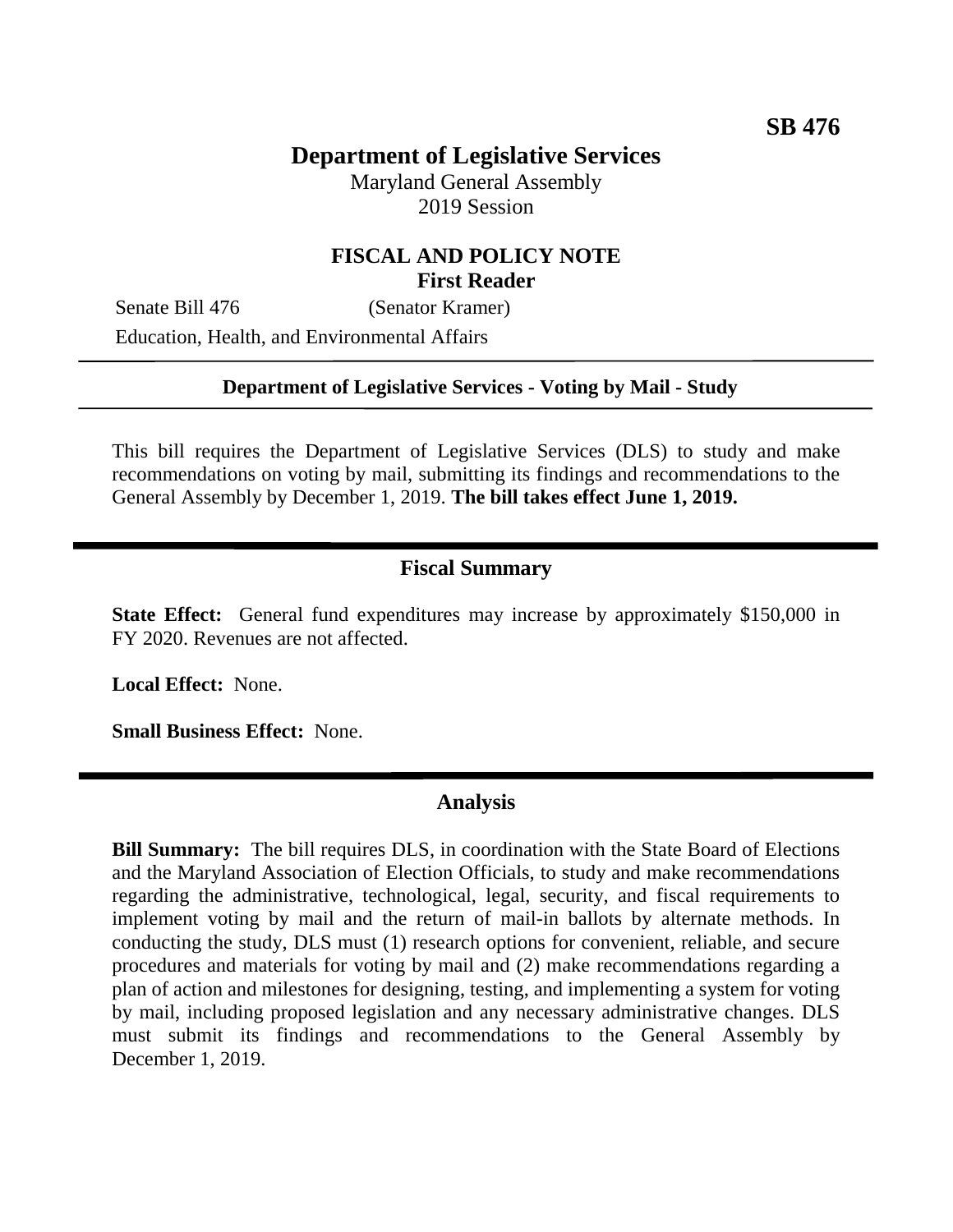**Current Law:** State law generally requires establishment and operation of polling places for elections. Maryland voters also have the option of voting at an early voting center prior to Election Day or by absentee ballot, as alternatives to voting at a polling place on Election Day. An individual must request an absentee ballot. In-person early voting at early voting centers was first implemented in 2010 and "no excuse" absentee voting (not requiring a reason that a voter cannot vote in person) was first allowed in 2006.

Chapter 677 of 2012 authorized county council special elections in Montgomery County to be conducted by mail, and Chapters 197 and 198 of 2013 expanded those provisions to apply to special elections to fill a vacancy in the office of representative in Congress, special elections to fill a vacancy in a county council, and other specified local special elections statewide. Pursuant to a constitutional amendment (Chapter 261 of 2014) adopted by the voters at the November 2014 general election, special elections for a county executive vacancy may also be conducted by mail.

In a special election conducted by mail, a vote by mail ballot is mailed to each registered voter who is eligible to vote in the special election. The completed ballot must be mailed by the voter on or before the day of the special election or returned to the local board of elections office in person by 8:00 p.m. on the day of the special election. At least one voting center is also made available, in a special election conducted by mail, for those who choose to vote in person.

**Background:** Three states – Colorado, Oregon, and Washington – conduct all elections by mail. Nineteen other states, including Maryland, have instituted all-mail elections to a lesser extent, such as only for certain elections.

**State Fiscal Effect:** General fund expenditures may increase by approximately \$150,000 in fiscal 2020 to hire a consultant to assist DLS with information gathering and research in order to comprehensively meet the bill's requirements. This estimate is based on a past voting system study commissioned by DLS and an expectation that the information gathering and research will require a comparable amount of resources.

# **Additional Information**

**Prior Introductions:** None.

**Cross File:** None.

**Information Source(s):** State Board of Elections; National Conference of State Legislatures; Department of Legislative Services